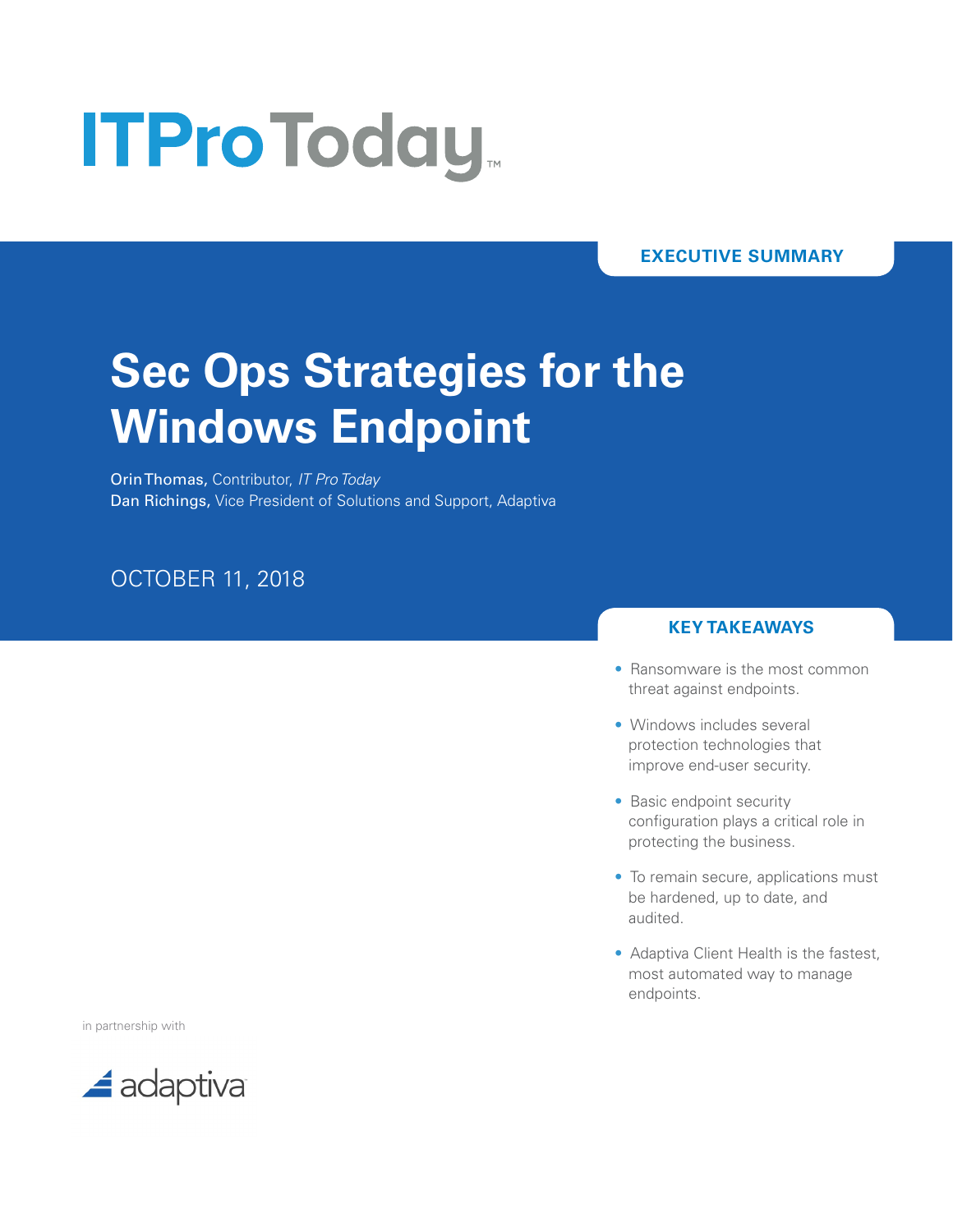## **OVERVIEW**

An organization's security depends not just on how well protected its servers and networks are, but on security around its endpoints. Attackers who are able to gain access to one unprotected, low-priority endpoint system can quickly find their way to other files and systems. Once inside, attackers have access to an organization's intellectual property or other information, which can result in big problems.

With so many endpoints in any organization—even when just considering Windows workstations—securing these systems can be daunting.

Adaptiva Client Health helps organizations ensure that their systems are healthy and secure.

## **CONTEXT**

Orin Thomas discussed how organizations can secure their endpoints to keep common threats at bay. Dan Richings discussed Adaptiva Client Health, which offers a fast and automated way for businesses to secure endpoints.

## KEY TAKEAWAYS

#### **Ransomware is the most common threat against endpoints.**

Threats against endpoints change over time as technology evolves. The most prevalent attacks today come from ransomware which monetizes the virus. Coin miners are a candidate to become the most prevalent attacks of the future.

|  | <b>Threats against Endpoints</b> |  |
|--|----------------------------------|--|
|  |                                  |  |

| Ransomware                                               | Encrypts the computer, requiring payment<br>to unlock the system                                                                                                                                                                                                                                    |
|----------------------------------------------------------|-----------------------------------------------------------------------------------------------------------------------------------------------------------------------------------------------------------------------------------------------------------------------------------------------------|
| Coin miners                                              | Mines cryptocurrencies on infected<br>computers in the background, monetizing<br>the IT infrastructure                                                                                                                                                                                              |
| Destructive malware                                      | Encrypts and/or destroys systems with<br>the sole objective of demolishing an<br>organization                                                                                                                                                                                                       |
| Phishing attacks                                         | Tricks individuals to reveal personal<br>information using legitimate-looking email,<br>web sites, or files                                                                                                                                                                                         |
| Remote access Trojans                                    | Installs on a target network, allowing the<br>attacker to use it as a bridging point to a<br>more desired location on the network so<br>that they can find and steal the most<br>valuable data                                                                                                      |
| Unauthorized<br>software deployed by<br>authorized users | Users within the organization deploy<br>software to get around security protec-<br>tions put in place. Many are installed with<br>non-malicious intent, such as a virtual<br>private network (VPN) or BitTorrent<br>Clients. Others, such as exploit tools, are<br>installed with malicious intent. |

#### **Windows includes several protection technologies that improve end-user security.**

Attackers typically gain access to critical systems through less critical and less protected client systems.

If you've got well-hardened servers but poorly hardened clients, someone only needs to attack and compromise one client and use it as a bridging point to gain access to a more hardened server.

*Orin Thomas*

Windows offers tools and technologies to increase protection for both client and server systems, making it more difficult for attackers to gain a foothold within the IT environment.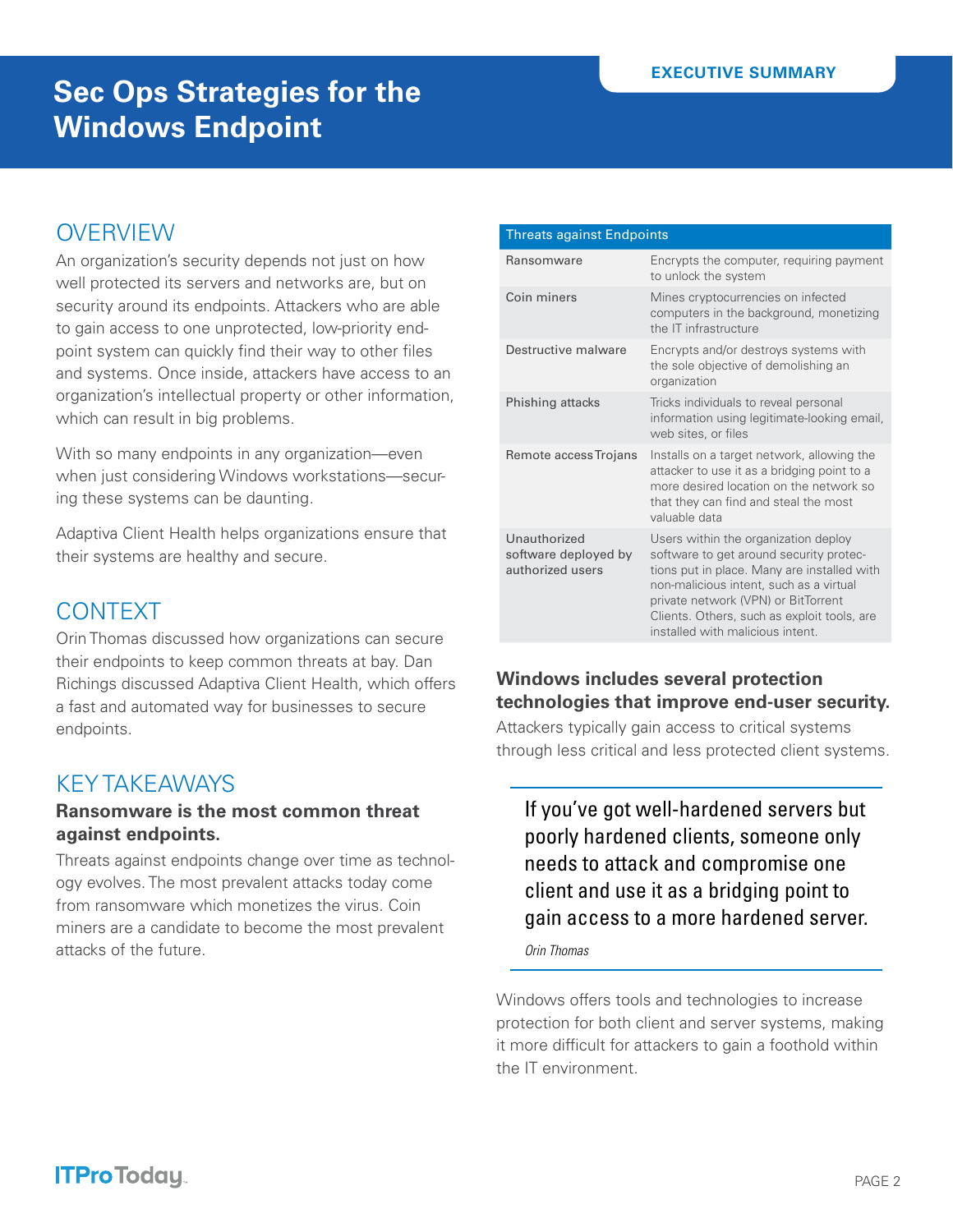#### Protection Technologies Built Into Windows Client and Windows Server Device Guard – Virtualization-based protection of Code Integrity – Hardens operating system (OS) kernel against memory attacks – Requires trusted platform module (TPM) and secure boot – Works in conjunction with the Windows Defender (WD) Application Control (previously called Device Guard Configurable Code Integrity Policies) **Credential** Guard – Uses virtualization-based security to isolate secrets – Only specially signed processes can access this virtual container – Mitigates credential theft attacks WD Application Guard – Isolates enterprise-defined untrusted sites to protect employees interacting with the internet – Works for websites, cloud resources, and internal networks – If employees browse to untrusted sites in Microsoft Edge or Microsoft Explorer browser or in file explorer, the site is opened in an isolated Hyper-V container – Not to be confused with WD Application Control WD Application Control – Restricts applications users can run – Restricts code that runs in the System Core (kernel) – Blocks unsigned scripts and Microsoft installer scripts (MSIs) – Not to be confused with WD Application Guard System Guard – Protects and maintains the integrity of the system as it starts up – Protects and maintains the integrity of the system as it is running – Validates that system integrity has been maintained through local and remote attestation – Built into Windows 10, Sever 2016, and Server 2019 Exploit Guard – Exploit protection uses OS security features to run applications in a more constrained way, making it less likely they can be used for an attack – Attack surface reduction reduces the number of points where an attacker can enter the system; requires WD Anti-Virus – WD Network Protection provides malware and social engineering protection; requires WD Anti-Virus – Controlled folder access controls which applications are able to access sensitive

folders; provides ransomware protection

#### **Basic endpoint security configuration plays a critical role in protecting the business.**

Organizations can further improve system security and better protect the business by configuring endpoints to be more secure. Basic endpoint security configuration includes:

- Lock down the pre-boot environment to ensure the basic input/output system (BIOS) and unified extensible firmware interface (UEFI) settings cannot be modified without a password and that the device will not boot in a pre-boot execution environment (PXE) or from a USB without authorization.
- Protect storage from offline attack by encrypting storage so that the attacker cannot remove it and mount it elsewhere.
- Lock down services that should not be running and disable those that are not necessary
- Understand needed local accounts, including which local accounts and local groups should exist, and implement a Local Administrator Password Solution (LAPS).
- Configure the local firewall to block outbound traffic by default and greenlight exceptions.
- Improve password protection by disabling picture password policy and PIN sign-on and following current character minimums and age maximums. For example, the Australian Signals Directory (ASD) recommends 10 characters minimum and 90 days maximum age.
- Configure caching group policies related to credential quotient. Store only one previous logon in cache where the domain controller isn't available and do not store passwords for network authentication.
- Improve authentication with biometric or two-factor authentication, and by allowing authentication only during authorized hours.

## **ITProToday**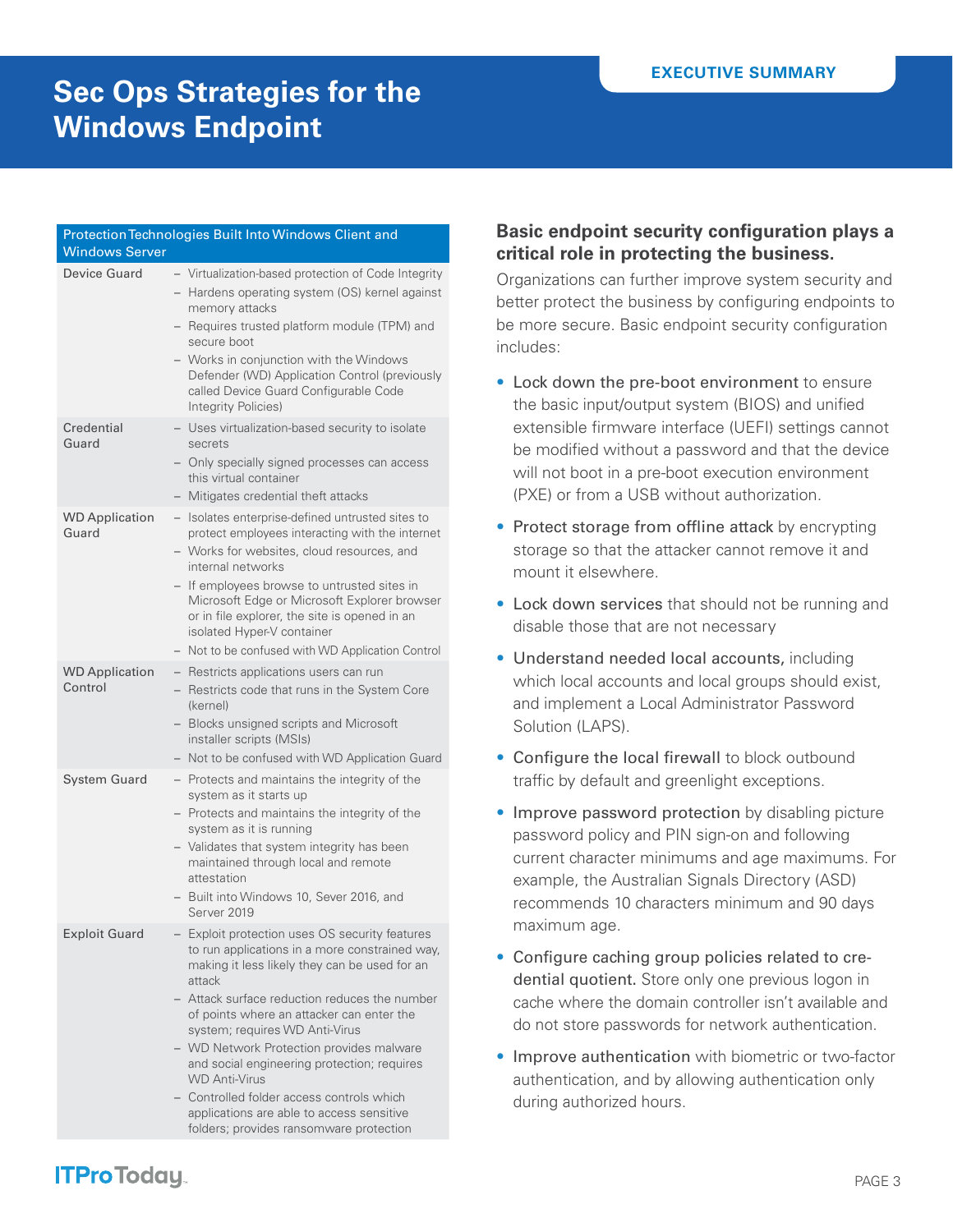- Regularly inspect systems for physical devices, such as keyloggers.
- Implement Internet Protocol Security (IPSec) on local networks, encrypting network traffic.

#### **To remain secure, applications must be hardened, up to date, and audited.**

IT teams need to continuously maintain systems—including hardening applications and keeping software updated—to further secure systems from attack. Auditing sever activities helps IT teams quickly identify when a potential security issue has occurred so that it can be resolved immediately.

So that users can implement applications quickly and easily, they rarely ship in a hardened state. However, vendors typically offer guidance on how to harden their applications. The number of browser versions used in the organization should be limited, and those that are used need to be hardened.

Most updates released by vendors include code fixes and changes that close security holes or improve the overall security of the system. Automated processes ensure OSes, firmware, and applications are updated with the latest versions as soon as possible.

Auditing activity that occurs on the servers can help businesses identify security problems quickly. Orin Thomas recommends forwarding events to a centralized server. That way, if there is an attack, the attacker can't change the logs to hide their existence and what they've done.

Free tools, such as Windows Event Logging Forensic Logging Enhancement Services (WEFFLES), can analyze event logs and help detect suspicious activity.

Monitoring tools should also be used for endpoints to ensure the environments are up to date, and that no configuration drift has occurred that might impact security.

#### Recommended Hardening Guides

- [Hardening Windows 10 Workstations;](https://acsc.gov.au/publications/protect/hardening-win10.htm) Australian Cyber Security Centre (ACSC)
- [Security Technical Implementation Guides;](https://iase.disa.mil/stigs/Pages/index.aspx) U.S. Department of Defense (DOD) Information Assurance Support Environment

#### **Adaptiva Client Health is the fastest, most automated way to manage endpoints.**

With a growing global shortage of cybersecurity experts—an estimated 3.5 million by 2021—businesses need the right tools to help them tackle these security challenges.

Adaptiva Client Health is an endpoint health and security engine that automatically checks an endpoint's health, diagnoses any problems, and instantly fixes security configuration management issues.

#### Systems need to be healthy in order to remain secure, and systems [need] to be secure against outside threats in order to remain healthy.

*Dan Richings*

Client Health enables IT teams to respond rapidly to security breaches and vulnerabilities, patrol and enforce security policy, and keep all endpoints running and healthy. The solution also reduces help desk calls and speeds resolution, as well as automates complex custom needs.

Using an intuitive drag-and-drop workflow interface, Client Health users can simply create health checks that use even the most complex logic without writing any code. More than 190 workflow activities are included with the Adaptiva Client Health system, and others can be quickly assembled without code.

## **ITProToday**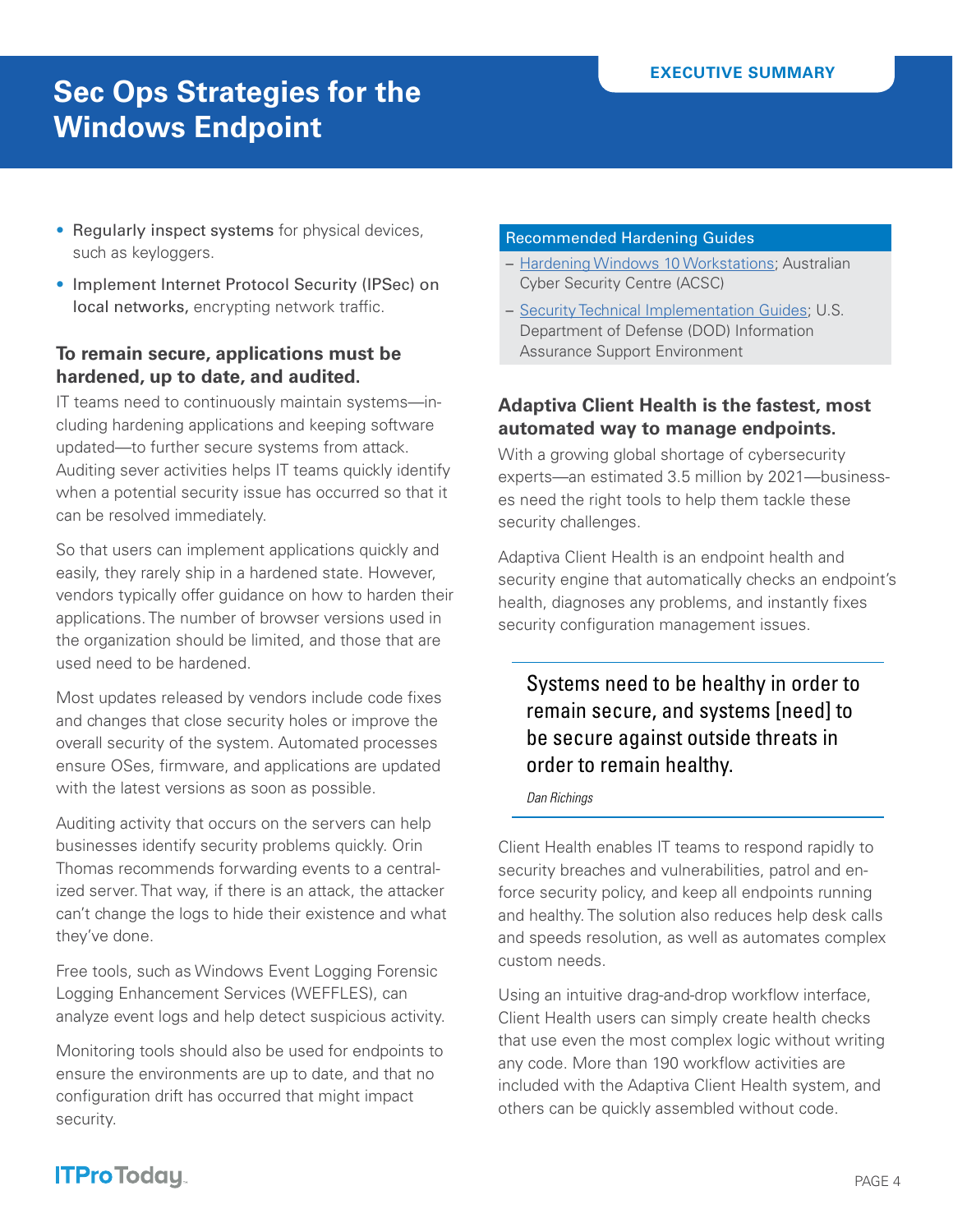

Adaptiva Client Health has dashboards and reports that allow users to quickly view the health status for endpoints across the organization. These tools also enable users to know when remediation occurred.



For more information on Adaptiva Client Health visit <https://adaptiva.com/products/client-health/>